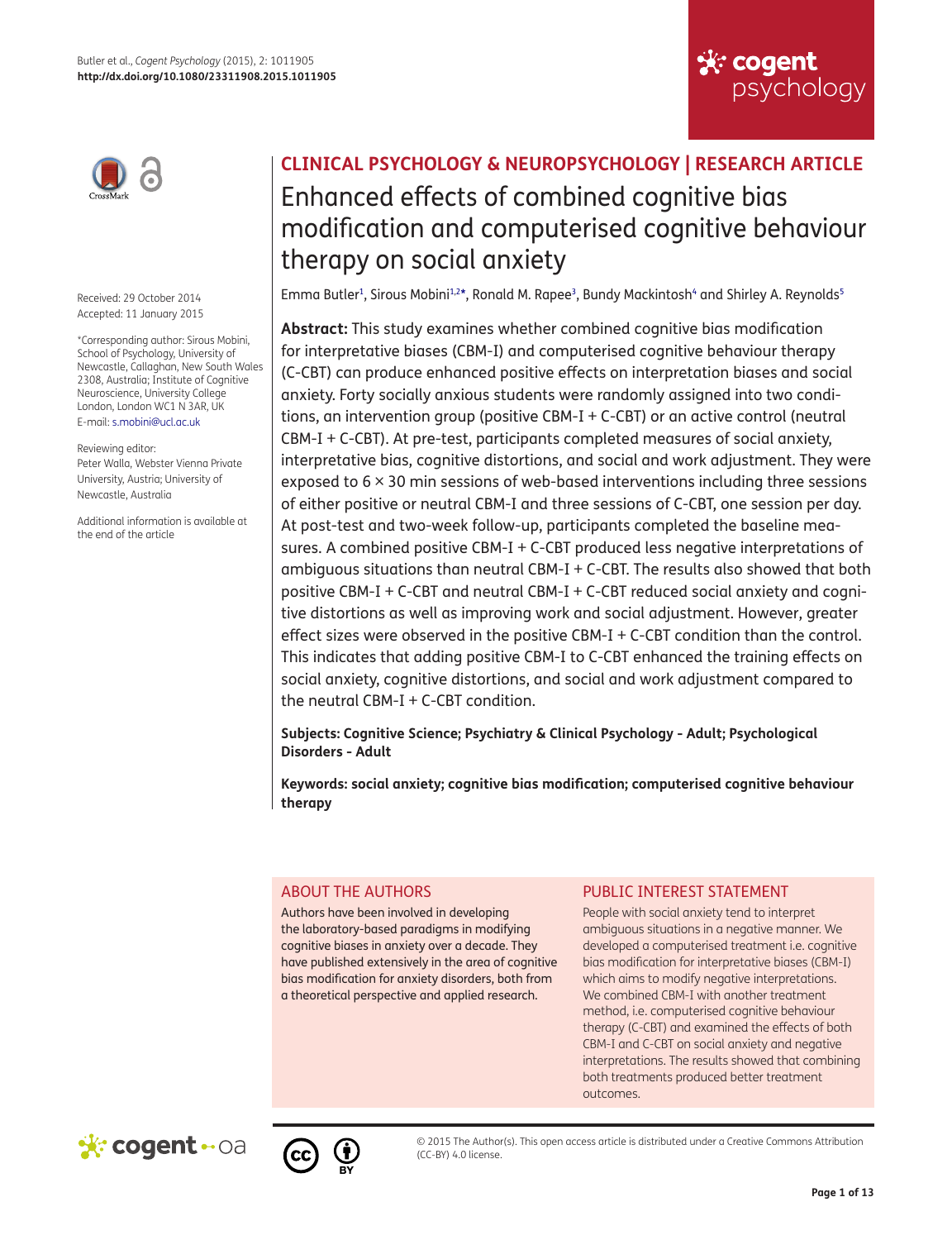#### **1. Introduction**

<span id="page-1-26"></span><span id="page-1-25"></span><span id="page-1-17"></span><span id="page-1-14"></span><span id="page-1-12"></span><span id="page-1-10"></span><span id="page-1-6"></span>Social anxiety disorder (SAD) is one of the most common anxiety disorders (Kessler, Berglund, Demler, Jin, & Merikangas, [2005](#page-11-0)) and it is associated with negative outcomes in social functioning, family life, close relationships, occupational and educational domains (Fehm, Pelissolo, Furmark, & Wittchen, [2005;](#page-11-1) Stein & Kean, [2000\)](#page-12-0). Cognitive models of social anxiety (Beck, Emery, & Greenberg, [1985](#page-10-6); Clark & Wells, [1995;](#page-11-2) Rapee & Heimberg, [1997](#page-11-3)) place emphasis on the idea that dysfunctional social anxiety is initiated and sustained by particular types of negative thought content, usually involving the perception of social risks. This has led to the growth of the intervention approach known as cognitive behaviour therapy (CBT). CBT requires individuals to monitor their thought content, identify counterproductive patterns of negative thinking and employ logical appraisal and behavioural "experimentation" to challenge the veracity of their negative thoughts (Heimberg, [2002\)](#page-11-4). CBT interventions have been found to produce modest to large effect sizes, in terms of clinical improvement (see Fedoroff & Taylor, [2001](#page-11-5)). However, despite its demonstrated efficacy, it is reported that less than 25% of people with SAD receive treatment due to their inability to cope with face-to-face interactions with clinicians (Gross et al., [2005](#page-11-6)). To overcome this barrier, there have been some attempts to develop computer-administered interventions which can be used without or with minimum therapist involvement. One of the earliest developments focused on computerised cognitive behaviour therapy (C-CBT) as an accessible alternative to face-to-face CBT treatment. Research suggests that C-CBT is effective in reducing social anxiety (e.g. Berger, Hohl, & Caspar, [2009;](#page-10-7) Carlbring, Nordgren, Furmark, & Andersson, [2009\)](#page-11-7).

<span id="page-1-27"></span><span id="page-1-23"></span><span id="page-1-21"></span><span id="page-1-20"></span><span id="page-1-16"></span><span id="page-1-15"></span><span id="page-1-13"></span><span id="page-1-11"></span><span id="page-1-9"></span><span id="page-1-7"></span><span id="page-1-0"></span>A wealth of literature suggests that socially anxious individuals interpret ambiguous social information in a negative or less positive manner (e.g. Amir, Beard, & Bower, [2005](#page-10-8); Hertel, Brozovich, Joormann, & Gotlib, [2008;](#page-11-8) Huppert, Pasupuleti, Foa, & Mathews, [2007](#page-11-9); Stopa & Clark, [2000](#page-12-1)). One of the clinical implications of these research findings is to investigate whether these negative cognitive biases are amenable to any changes (Mobini & Grant, [2007;](#page-11-10) Mobini, Reynolds, & Mackintosh, [2013](#page-11-11)). In recent years, a computerised task, CBM-I, was developed from laboratory research to directly modify negative interpretative biases in socially anxious people (Mathews & Mackintosh, [2000](#page-11-12)). CBM-I is a text-based computerised programme in which individuals are repeatedly exposed to ambiguous social scenarios and trained to resolve them positively, through completion of a word fragment (Mathews & Mackintosh, [2000\)](#page-11-12). CBM-I works through systematic and repeated computer-based training that gradually shifts negative interpretative biases towards a more positive direction (MacLeod & Mathews, [2012\)](#page-11-13). CBM-I might be a suitable treatment option for individuals with SAD, particularly for those individuals who are not interested in face-to-face psychological therapy or those who are reluctant to take medication (Beard, [2011](#page-10-9); Mobini et al., [2013](#page-11-11)). Therefore, CBM-I may be especially helpful in engaging this client group in some form of psychological interventions. Thus far, a few published studies using different methods of CBM-I have demonstrated positive effects of these computerised tasks on modifying interpretative biases and reducing anxiety in non-clinical or clinical social anxiety (e.g. Amir & Taylor, [2012;](#page-10-10) Beard & Amir, [2008;](#page-10-11) Beard, Weisberg, & Amir, [2011;](#page-10-12) Bowler et al., [2012](#page-11-14); Khalili-Torghabeh, Salehi Fadardi, Mackintosh, Reynolds, & Mobini, [2014](#page-11-15); Mobini et al., [2014](#page-11-16); Murphy, Hirsch, Mathews, Smith, & Clark, [2007](#page-11-17)).

<span id="page-1-24"></span><span id="page-1-22"></span><span id="page-1-19"></span><span id="page-1-18"></span><span id="page-1-8"></span><span id="page-1-5"></span><span id="page-1-4"></span><span id="page-1-3"></span><span id="page-1-2"></span><span id="page-1-1"></span>Unlike C-CBT which focuses on modifying conscious thoughts, CBM-I focuses directly on the automatic cognitive processes which underlie information processing (Beck & Clark, [1997;](#page-10-13) MacLeod & Mathews, [2012\)](#page-11-13). In a recent study, Mobini et al. [\(2014](#page-11-16)) reported that a single session of CBM-I or C-CBT programme increased positive interpretations of ambiguous social scenarios and reduced anxiety symptoms in socially anxious participants. In the positive CBM-I training group, participants were trained during a number of trials to consistently resolve ambiguous social situations in favour of either positive or neutral outcomes via completion of word stems (Mathews & Mackintosh, [2000](#page-11-12)). In another study, Khalili-Torghabeh et al. [\(2014\)](#page-11-15) used a multi-session CBM-I programme with an Iranian sample of socially anxious students and found that similar to Western samples, this sample of participants endorsed more positive interpretations of ambiguous scenarios and reported decreased social anxiety. In this study, these positive CBM-I induced results were maintained at a seven-week follow-up.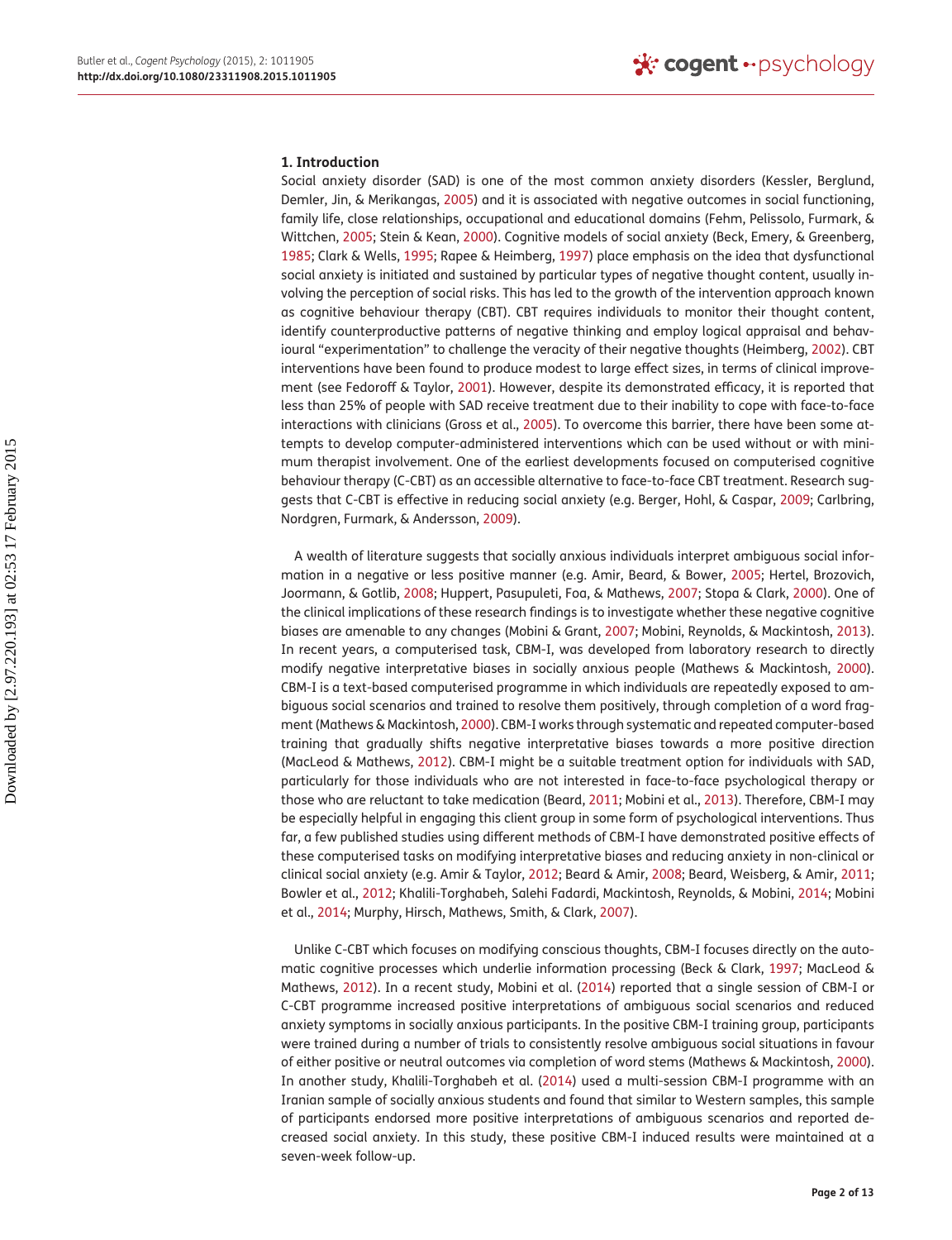In a randomised controlled trial (RCT), Amir and Taylor ([2012](#page-10-10)) used a word–sentence association task in which patients with social anxiety decided whether a word implying a threatening or benign meaning was related to an ambiguous social scenario. The results revealed that this interpretation modification program significantly decreased threat interpretations and clinician-rated social anxiety symptoms from pre- to post-assessment relative to the control group. However, no effects on self-rated social anxiety symptoms were reported. In another RCT study, Salemink and colleagues found that anxious patients who received eight online positive CBM-I training sessions developed more positive interpretations of ambiguous scenarios than the patients in the control condition (Salemink, Kindt, Rienties, & van den Hout, [2014\)](#page-12-2). In this study, participants reported generally being less anxious but did not report changes in social anxiety (Salemink et al., [2014\)](#page-12-2). To explain this lack of positive effect on social anxiety, the authors reported that patients were suffering from different anxiety disorders and the scenarios were not matched to the specific concerns of each anxiety state.

<span id="page-2-3"></span>Thus, although studies have reported that both CBM-I and C-CBT can modify negative interpretative biases and reduce social anxiety, to our knowledge no study has yet investigated the effectiveness of combined CBM-I and C-CBT for social anxiety. The present study, therefore, aims to examine whether combining CBM-I and C-CBT would result in enhanced positive treatment effects on interpretation biases and social anxiety symptoms. An additional aim of the study was to investigate the effects of combined C-CBT and CBM-I on both cognitive distortions and social and work adjustment, as no study has yet examined this.

## **2. Methods**

## *2.1. Participants*

Forty volunteers (*N* = 40) with high scores on the Social Phobia Inventory (SPIN) were recruited from a student population at the University of Newcastle in Australia. Participants were undergraduate or postgraduate students and all identified that they spoke fluent English prior to commencing the study. Potential participants who reported a current history of mental health problems including depression and anxiety disorders, other than social anxiety, were excluded from the study. However, those participants with depression and anxiety disorders who were receiving a stable medication treatment for the past two months were included in the study. Participants' demographic information and mean scores of the SPIN for each condition in the study are depicted in Table [1](#page-2-0).

## *2.2. Measures*

## <span id="page-2-1"></span>*2.2.1. Social Phobia Inventory (Connor et al., [2000\)](#page-11-18)*

<span id="page-2-2"></span>The SPIN was used as a screening measure to ensure people who went on to complete the main component of the study demonstrated some symptoms or features of social anxiety. The SPIN consisted of 17 items that aimed to evaluate clinically important aspects of social anxiety such as fear in/of social situations, avoidance and physiological symptoms. Potential participants were only invited to take part in the study if they scored 19 or above. A cut-off point of 19 discriminates well between subjects with and without social phobia (Davidson et al., [1997\)](#page-11-19). It is reported that the SPIN has good psychometric properties for both screening and treatment response assessment (Connor et al., [2000](#page-11-18)).

<span id="page-2-0"></span>

| Table 1. Demographic information for each group |                                |                              |  |  |
|-------------------------------------------------|--------------------------------|------------------------------|--|--|
|                                                 | <b>Positive CBM-I + C-CBT</b>  | Neutral CBM-I + C-CBT        |  |  |
| Age M (SD)                                      | 23.85 (6.58)                   | 24.4 (7.21)                  |  |  |
| Gender (female %)                               | 14 (70%)                       | 14 (70%)                     |  |  |
| Ethnicity                                       | Caucasian = $17$ Asian = $3$   | Caucasian = $19$ Asian = $1$ |  |  |
| Psychiatric history                             | Anxiety = $2$ Depression = $1$ | Anxiety = $4$                |  |  |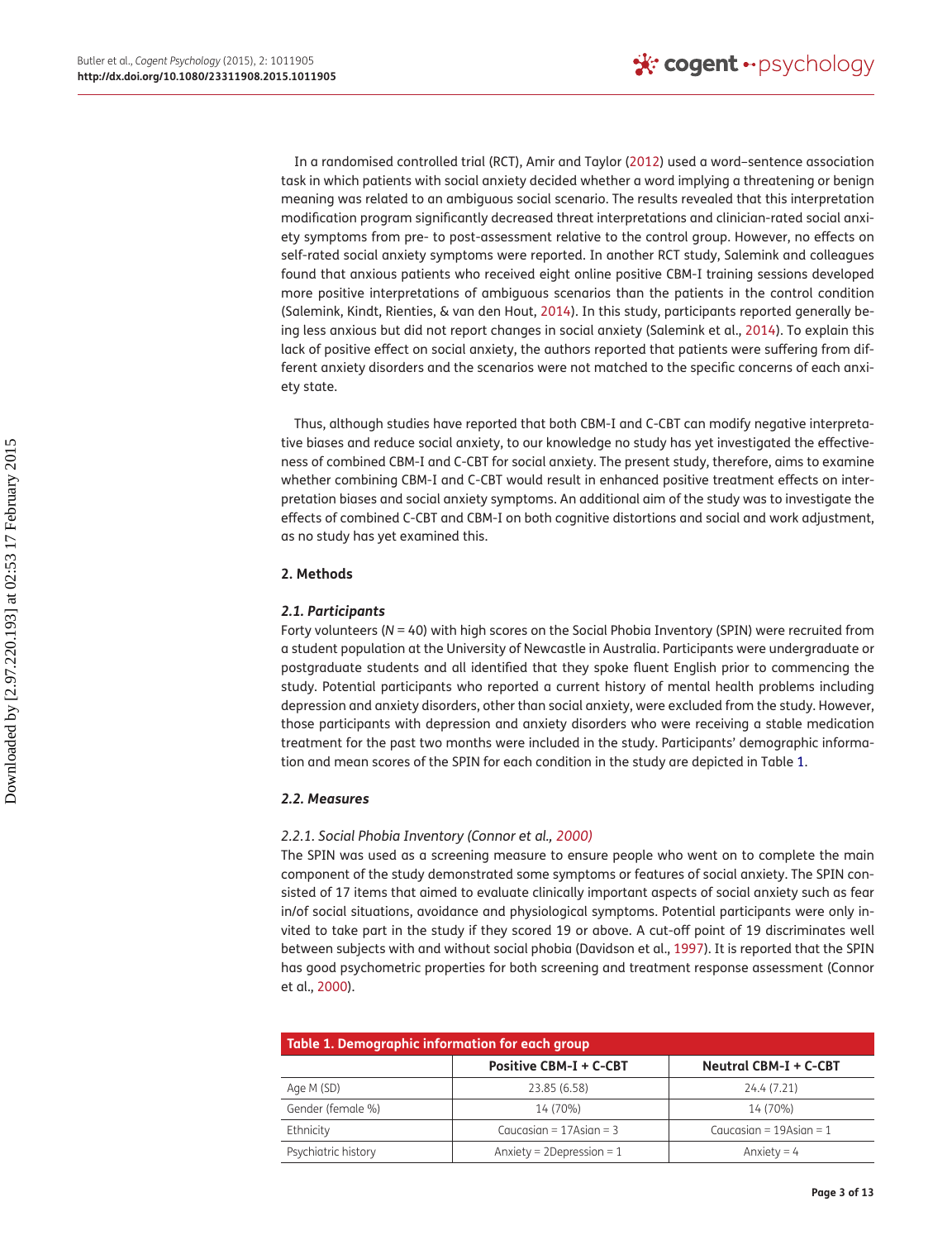### <span id="page-3-2"></span>*2.2.2. Cognitive Distortions Scale (Mobini, Pearce, Grant, Mills, & Yeomans, [2006\)](#page-11-20)*

The Cognitive Distortions Scale (CDS) was used as a measure of cognitive distortions (negative thinking). The CDS is a 20 item scale that addresses 20 cognitive distortions that are relevant to cognitive models of psychopathology. Participants were asked to read each definition and the example(s) and rate the occurrence of each thought with a number on a scale from 0 to 100. Mobini et al. ([2006](#page-11-20)) reported a Cronbach's *α* of .92 for the CDS, indicating a high level of internal consistency and a high internal reliability (Guttman coefficient = .90).

## <span id="page-3-3"></span>*2.2.3. Work and Social Adjustment Scale (Mundt, Marks, Shear, & Greist, [2002](#page-11-21))*

The Work and Social Adjustment Scale (WSAS) is a simple five item scale that aims to measure the amount of disability associated with a certain condition. For this study, the scale was modified to be specifically related to social anxiety. Participants rated their level of impairment on an 8-point Likert scale from 0 (not at all) to 8 (very severely) in five areas including work, home management, social leisure activities, private leisure activities and in close relationships. The WSAS has demonstrated good internal consistency and test–retest reliability with Cronbach's *α* ranging from .80 to .90 (Mataix-Cols et al., [2005;](#page-11-22) Mundt et al., [2002\)](#page-11-21). In the current study, internal consistency for the WSAS total score was high ( $\alpha$  = .92).

#### <span id="page-3-1"></span>*2.2.4. Interpretation bias assessment (Mathews & Mackintosh, [2000\)](#page-11-12)*

<span id="page-3-4"></span><span id="page-3-0"></span>Interpretation biases were tested individually using a text-based encoding task that has been widely used in a number of previous studies investigating interpretation biases in anxiety (e.g. Hertel et al., [2008;](#page-11-8) Mackintosh, Mathews, Yiend, Ridgeway, & Cook, [2006](#page-11-23); Mathews & Mackintosh, [2000;](#page-11-12) Mobini et al., [2014\)](#page-11-16). In a recent study, Salemink and van den Hout [\(2010\)](#page-12-3) reported that this assessment is a valid measure of trained interpretation biases following CBM-I training. Participants were presented with 10 ambiguous social scenarios and 5 fillers, one at a time, and instructed to imagine themselves in the situation while reading each description as if they were actually there. Each scenario ended ambiguously to allow participants to apply their own spontaneous interpretation to the meaning of the passage. Following each scenario, a comprehension question was then asked to ensure participants understood what the passage was about. After participants read all 15 scenarios, they were presented with the titles of each ambiguous scenario again, along with four interpretations in an individually randomized order. The four different interpretations for each previously presented ambiguous scenario were presented one at a time. Two of the four sentences were target sentences, which matched the preceding ambiguous scenario in meaning but were of either a positive or negative valence. The remaining two sentences were foils, which did not directly correspond to the preceding ambiguity but were positively or negatively valenced. Foils were included to assess any wider priming effects of training. They were used to indicate any potential response bias for endorsing any information of a certain emotional valence. Participants were asked to rate each sentence according to how closely it corresponded in meaning to what was described in the preceding scenario. They made this rating using a 4-point Likert scale ranging from 1 ("very different in meaning") to 4 ("very similar in meaning"). Altogether, each participant made 60 recognition ratings using this scale. Three versions of this task, each 15 scenarios, were used across pre-test, post-test and follow-up sessions in a counterbalanced order.

#### *2.3. Web-based computerised interventions*

The interventions included CBM-I and C-CBT. They were carried out in six sessions over a six-day period (one session per day) in an alternating order. The positive CBM-I + C-CBT condition received three sessions of positive CBM-I training and three sessions of C-CBT. The active control group received three sessions of neutral CBM-I training and similarly three sessions of C-CBT. Thus, the only difference between the intervention group and the active control group was that in the former participants were exposed to the positive CBM-I training rather than the neutral CBM-I training. Both CBM-I and C-CBT programs were carried out online through a web-based programme.

#### *2.3.1. Positive cognitive bias modification for interpretative biases*

CBM-I is a text-based computerised task which aims to train participants during a number of trials to consistently resolve ambiguous social situations in favour of positive outcomes via the completion of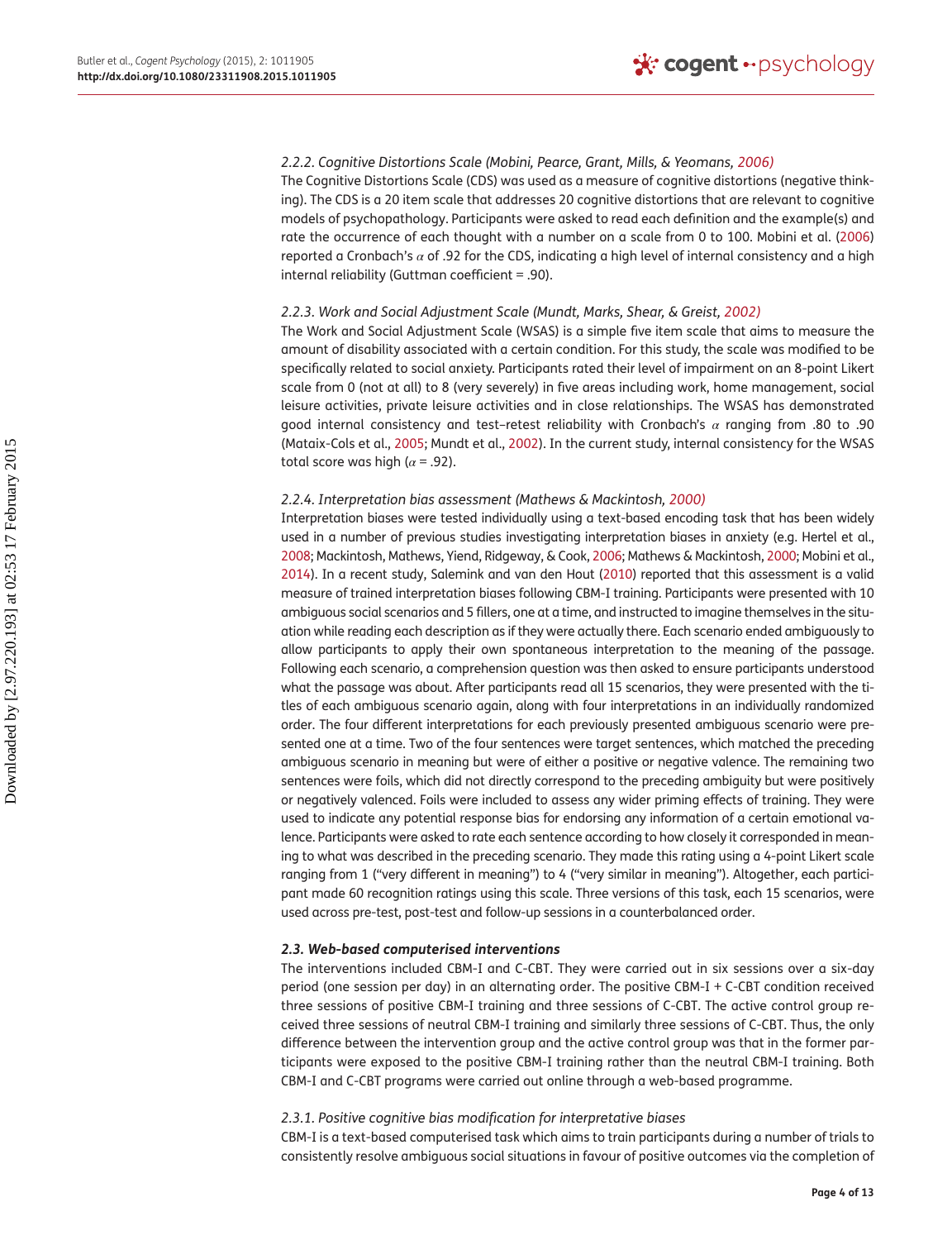<span id="page-4-3"></span>word stems (Mathews & Mackintosh, [2000](#page-11-12)). Participants in the positive CBM-I group received three 30-min online sessions of CBM-I positive training. In total, 120 passages were used in the training sessions, with each session containing 40 ambiguous scenarios relating to either social interactions or social performance. The passages were presented in four lines individually and participants were instructed to imagine themselves in the situation as if they were actually there. This imagery task is consistent with findings that mental imagery is more effective than verbal training in inducing positive mood (Holmes, Mathews, Dalgleish, & Mackintosh, [2006\)](#page-11-24). The social scenarios were designed to stay emotionally ambiguous until the last word, which was presented as a fragment (e.g. *fri--d*-*y*). In the positive CBM-I training, this fragmented word would always disambiguate the passage in a positive way (*friendly*). A simple comprehension question was then asked to ensure participants understood the scenarios.

## *2.3.2. Active control condition (neutral CBM-I)*

In this control condition, the passages were identical to those used in the positive CBM-I condition, with the critical exception that the last sentences of these passages did not communicate ambiguous scenarios amenable to positive or negative interpretation. Instead, the social scenarios were all emotionally neutral in tone and ended with a neutral fragmented word followed by a comprehension question (Mobini et al., [2014\)](#page-11-16). Similar to the positive CBM-I condition, participants in this condition completed the C-CBT program.

## *2.3.3. Computerised cognitive behaviour therapy*

<span id="page-4-1"></span><span id="page-4-0"></span>Participants in both conditions completed three sessions of C-CBT as part of their online training. This programme was an online extended version of C-CBT used by Mobini et al. ([2014\)](#page-11-16). It was originally developed based on self-help CBT guidebooks for social anxiety (Antony & Swinson, [2008;](#page-10-14) Butler, [2008](#page-11-25)). The C-CBT for social anxiety was comprised of three main parts presented over three sessions: (1) Psychoeducation about CBT and SAD; (2) Socialising participants to the CBT model of social anxiety and the role of anxiety provoking thoughts, assumptions and core beliefs in causing and maintaining social anxiety; and (3) Overcoming social anxiety using behavioural and cognitive strategies. Each session was designed to be self-directed and interactive. Participants were required to actively interact with the training materials through identifying their negative thinking (e.g. negative automatic thoughts or assumptions) and reflect on how these thoughts or beliefs affect their feelings in social situations. They were taught to link their thoughts, emotions and behaviour using imagery instructions. Participants were instructed to read cognitive distortions with an example for each and asked to identify their own thinking errors. Additionally, some cognitive restructuring strategies to help modify these thoughts were provided. They were taught about maintenance cycle and how avoidant behaviours can reinforce social anxiety. This was followed by discussions about some behavioural strategies and imagery exposure to the social situations. In the final session, participants practised some behavioural strategies (*in vivo* exposure) and cognitive restructuring strategies (e.g. evidence for and against, cost-benefit analysis, alternative explanations) in the session.

<span id="page-4-2"></span>In line with face-to-face CBT for social anxiety (Hofmann & Otto, [2008](#page-11-26)), throughout the sessions participants were encouraged to personalise the materials and complete CBT-based homework (e.g. thought diary, anxiety-provoking hierarchy). Each part ended with a quiz consisting of seven relevant questions for participants to answer. The aim of these quizzes was to encourage participants to concentrate on the training materials and consolidate their learning; in answering these quizzes they were told that it was not an exam. Each training session took approximately 30–40 min to complete.

## **3. Design**

The design of the study was a mixed within and between subjects experimental design. The type of training (positive CBM-I + C-CBT versus neutral CBM-I + C-CBT) was the between-subject factor and measures of interpretative biases, social anxiety, cognitive distortions, and work and social adjustment at three time intervals (pre-test, post-test and two-week follow-up) were within-subject factors.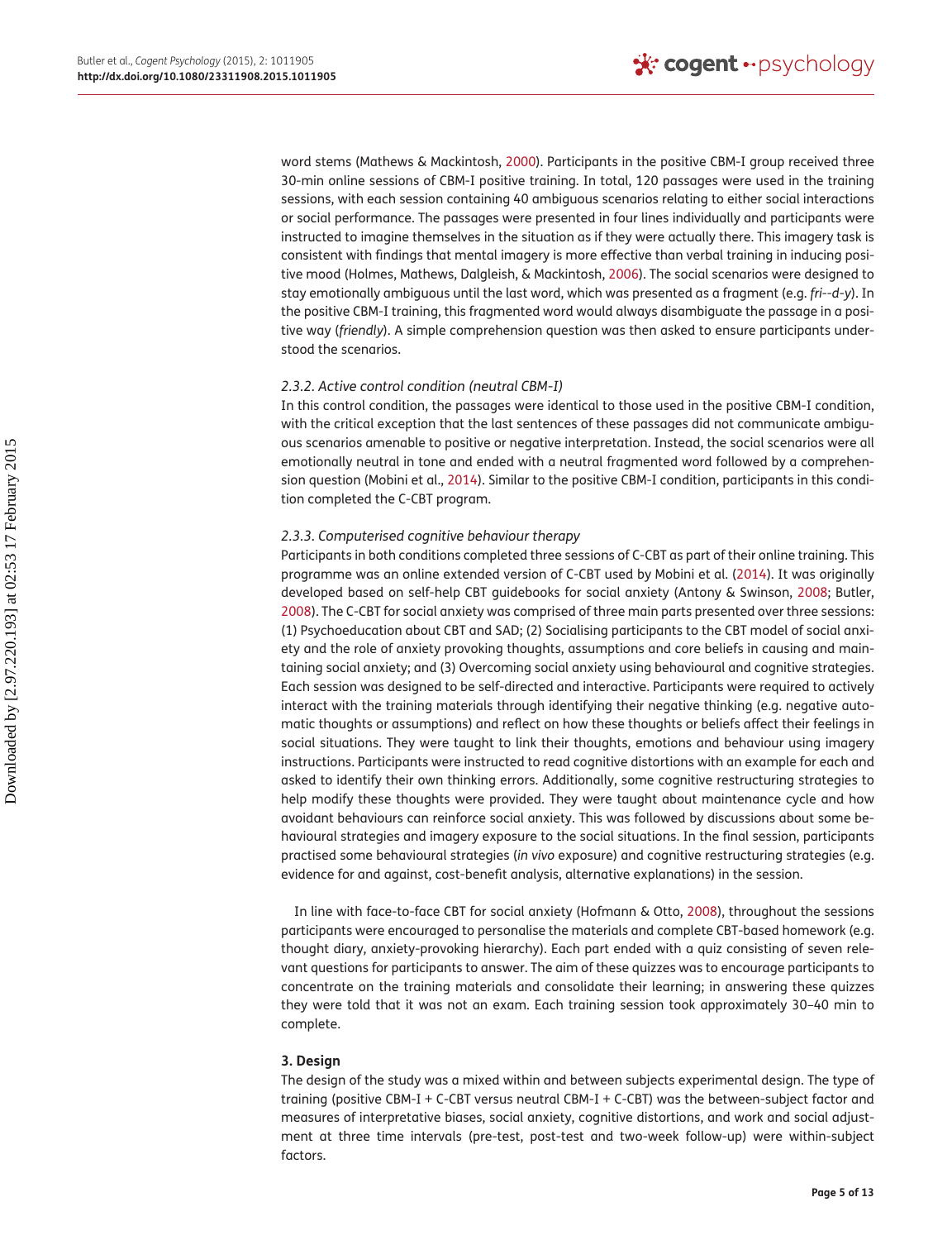#### **4. Procedure**

The study protocol was approved by the Human Research Ethics Committee at the University of Newcastle, Australia. Potential participants were recruited via posters and through the University's research participation database. We recruited 40 participants out of 59 volunteer students. As the study was advertised for social anxiety, a high proportion of students with social anxiety volunteered for the study. Following the initial contact via e-mail, they were required to read the information sheet and consent form and if they agreed with this information they then completed the SPIN online. They also provided demographic information (age and ethnicity) and whether they were being treated for mental illnesses. Each participant was given a code to log into the online SPIN questionnaire so the researcher could match the participant to relevant information. Eligible participants were then invited to the psychology laboratory where they completed a computerised task (interpretation bias assessment) and self-report questionnaires (CDS and WSAS). Using a computer generated randomisation procedure, participants were assigned into one of the two conditions: the intervention (positive CBM-I + C-CBT) group or the active control (neutral CBM-I and C-CBT) group.

At the end of the first laboratory session participants in both conditions were provided with an information sheet that instructed them to complete six 30-min online intervention sessions over a six-day period (one a day) in an alternating order between CBM-I and C-CBT sessions. The instruction sheets included links to the host websites and recommended dates of online completion for each intervention session. Participants were also provided a unique code to access the online training programme.

After completion of all training sessions, participants returned to the laboratory to complete posttraining measures which involved repeating the baseline scales. These measures were also repeated again at a two-week follow-up session in the laboratory. At the follow-up meeting, participants were asked to evaluate the intervention programs and then they were debriefed about the purpose of the study.

#### **5. Apparatus**

In the laboratory sessions the interpretation bias assessment was presented using E-prime software on a PC and participants used the keyboard to respond. The first SPIN screening questionnaire was completed and recorded online using the LIMESURVEY programme. The online intervention sessions (both C-CBT and CBM-I) were presented on internet-based web links so participants could access the sessions in their own time. The websites automatically recorded when each session was completed by each participant.

## **6. Results**

Demographic information for each group is depicted in Table [1](#page-2-0). The two groups did not differ significantly from each other in terms of age, *F*(2, 38) = .19, *p* = .89 and as shown in Table [1](#page-2-0) gender and ethnicity of the participants were evenly distributed across the two groups.

## **7. Interpretation bias**

Participants' recognition ratings of disambiguated versions of the final sentences of the test scenarios were the main measure of interest to show the persistence of any training effects. The mean ratings for each participant were calculated across the four different sentence types: negative target, positive target, negative foil and positive foil. Three bias scores for each participant (pre-test, post-test, two-week follow-up) were calculated by subtracting the mean recognition rating for the negative targets from the mean recognition ratings for the positive targets. This gave each participant three bias scores that could range from −3 to +3, with a negative score indicating less positive and a positive score representing more positive interpretations. Similar bias scores were calculated by subtracting the mean recognition ratings for the negative foils from the mean recognition ratings for the positive foils.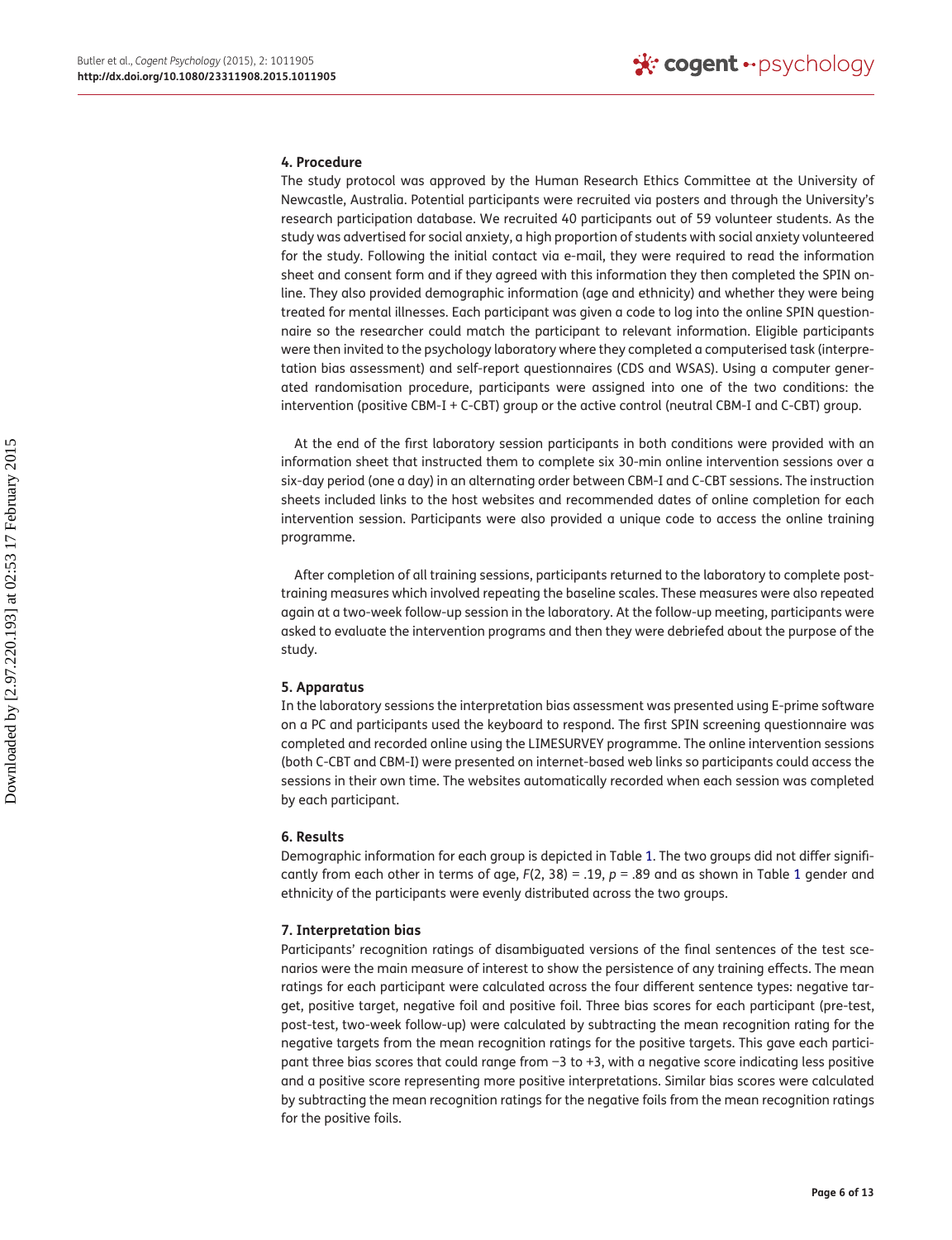Table [2](#page-6-0) summarises the bias scores for target and foil sentences (positive and negative) for both groups at each of the three phases of the study. The means of bias scores were entered into a 2 × 3 × 2 repeated measures ANOVA with Group (intervention, active control) as the between-subject factor and time (pre-test, post-test and two-week follow-up) and sentence type (targets versus foils) as the within-subject factors. The results indicated a significant Group effect, *F*(1, 38) = 5.78, *p* = .02, *η*2 = .13 and a significant three-way (Group × Time × Type) interaction effect, *F*(2, 76) = 3.73, *p* < .03,  $\eta^2$  = .09. To follow up this interaction and investigate group differences, the bias change scores were subjected to *post hoc* comparisons using the Fisher's least significant difference. The results showed significant differences for target sentences between the two groups at post-test, *t*(2, 76) = 4.12, *p* < .01, *d* = .96, and at two-week follow-up *t*(2, 76) = 3.26, *p* < .01, *d* = .97. No between-group difference was observed for the targets and foils at pre-test, *t* < 1. Furthermore, no between-group differences were observed for the foils at post-test or follow-up, *t* < 1. These results indicated that, as hypothesised, participants in the positive CBM-I + C-CBT group endorsed positive targets more significantly than participants in the active control group at both post-test and two-week follow-up.

## <span id="page-6-0"></span>**Table 2. Means (M) and standard deviations (SD) of bias scores for the target and foil sentences for each group at pre-test, post-test and two-week follow-up (***N* **= 40)**

|           | <b>Positive CBM-I + C-CBT</b> | Neutral CBM-I + C-CBT | t(2, 76) | p<  | d   |
|-----------|-------------------------------|-----------------------|----------|-----|-----|
| Pre-test  |                               |                       |          |     |     |
| Targets   | $-.34(.78)$                   | $-.39(.58)$           | .27      | .85 |     |
| Foils     | .19(.51)                      | .10(.47)              | .48      | .59 |     |
| Post-test |                               |                       |          |     |     |
| Targets   | .77(0.74)                     | .00(.87)              | 4.12     | .01 | .96 |
| Foils     | .40(.37)                      | .24(.70)              | .85      | .36 |     |
| Follow-up |                               |                       |          |     |     |
| Targets   | .85(.58)                      | .20(.76)              | 3.26     | .01 | .97 |
| Foils     | .41(.55)                      | .34(.46)              | .32      | .69 |     |

Notes: Negative scores represent less positive interpretations of ambiguous social scenarios and positive scores represent more positive interpretations of these scenarios.

*d*: Between-group Cohen's effect size estimates.

<span id="page-6-1"></span>

| Table 3. Means (M) and standard deviations (SD) of the SPIN, CDS and WASA for each group at<br>pre-test, post-test and two-week follow-up |                              |                      |                    |     |  |  |
|-------------------------------------------------------------------------------------------------------------------------------------------|------------------------------|----------------------|--------------------|-----|--|--|
|                                                                                                                                           | <b>Positive CBM- + C-CBT</b> | <b>Neutral CBM-I</b> | $F(1, 38) + C-CBT$ | р   |  |  |
| a) SPIN                                                                                                                                   |                              |                      |                    |     |  |  |
| Pre-test                                                                                                                                  | 29.60 (7.78)                 | 29.35 (6.79)         | .01                | .91 |  |  |
| Post-test                                                                                                                                 | 24.40 (11.69)                | 26.40 (8.50)         | .38                | .54 |  |  |
| Follow-up                                                                                                                                 | 20.95 (8.45)                 | 22.90 (8.17)         | .55                | .46 |  |  |
| b) CDS                                                                                                                                    |                              |                      |                    |     |  |  |
| Pre-test                                                                                                                                  | 42.11 (16.21)                | 45.24 (15.70)        | .23                | .63 |  |  |
| Post-test                                                                                                                                 | 37.69 (17.07)                | 42.76 (17.74)        | .85                | .36 |  |  |
| Follow-up                                                                                                                                 | 33.95 (15.05)                | 40.80 (17.52)        | 1.76               | .19 |  |  |
| c) WASA                                                                                                                                   |                              |                      |                    |     |  |  |
| Pre-test                                                                                                                                  | 12.60 (6.81)                 | 13.13 (7.55)         | .05                | .81 |  |  |
| Post-test                                                                                                                                 | 9.85(5.96)                   | 11.95 (7.10)         | 1.03               | .32 |  |  |
| Follow-up                                                                                                                                 | 8.20(4.74)                   | 10.15 (7.52)         | 1.05               | .31 |  |  |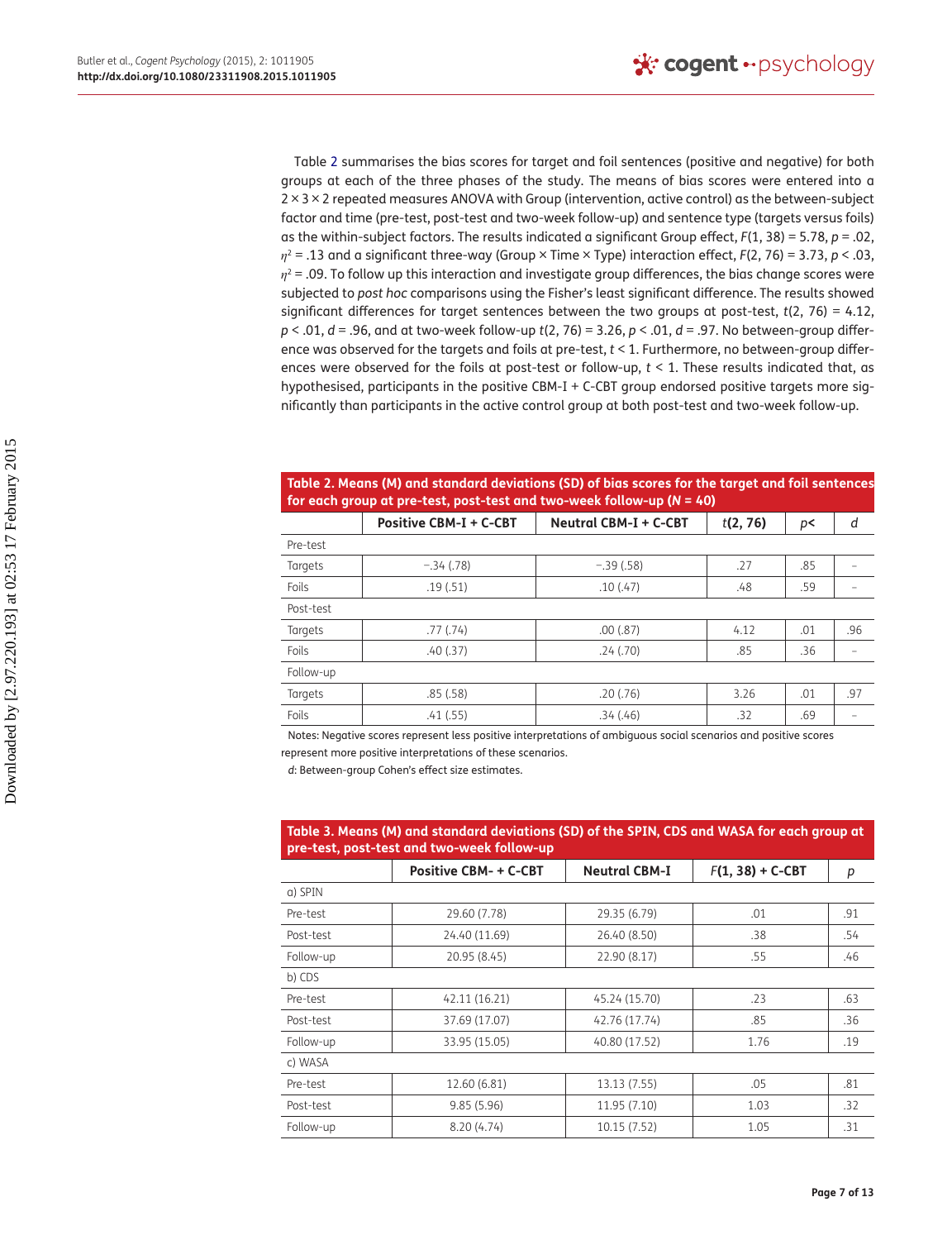#### **8. Social anxiety**

The mean SPIN scores (Table [3\(](#page-6-1)a)) were subjected to a two-way ( $2 \times 3$ ) ANOVA with the condition (intervention, active control) as the between-subjects factor and SPIN scores at three times (pretest, post-test and follow-up) as the within-subjects factor. The results showed a significant time effect, *F*(2, 76) = 24.84, *p* < .001, but no significant effect of Group, *F*(1, 38) = .25, *p* = .62, or Group × Time interaction,  $F(2, 76) = .72$ ,  $p = .49$ . Additionally, a one-way ANOVA revealed no significant between group differences on the SPIN means at pre-test, post-test and two-week follow-up. These results indicate that there were no significant between-groups differences on the SPIN means after the CBM-I and C-CBT training.

To investigate the significant time effect further, the gain scores were calculated by subtracting the means of SPIN at both post-test and two-week follow-up from the baseline (pre-test). These gain scores are shown in Table [4\(](#page-7-0)a). The gain scores were subjected to one-sample *t*-tests to examine whether mean gain scores from pre-test to post-test and from pre-test to follow-up for each group were significantly different from nil differences, zero point.

The one-sample *t*-tests revealed a significant decrease in mean scores of the SPIN for the positive CBM-I + C-CBT condition from pre-test to post-test,  $t(19) = 3.52$ ,  $p < .01$ ,  $d = .79$ , and from pre-test to two-week follow-up, *t*(19) = 5.11, *p* <.001, *d* = 1.14. Similarly, the one sample *t*-test showed a significant decrease for the active control group from pre-test to follow-up,  $t(19) = 4.63$ ,  $p < .001$ ,  $d = 1.03$ , however, this difference only approached significance from pre-test to post-test, *t*(19) = 1.99, *p* = .06. These results indicated that participants in the positive CBM-I + C-CBT condition showed reductions in social anxiety scores at both post-test and two-week follow-up with a moderate and large effect size, respectively. However, this was only significant for the neutral CBM-I + C-CBT condition at twoweek follow-up with a large effect size.

## **9. Cognitive distortions**

The mean CDS scores (Table [3\(](#page-6-1)b)) were subjected to a two-way (2 × 3) ANOVA with the intervention and control condition as the between-subjects factor and CDS scores at three times (pre-test, post-test and follow-up) as the within-subjects factor. The results showed a significant time effect, *F*(2, 76) = 10.70, *p* < .001, but no significant effect of Group, *F*(1, 38) = .92, *p* = .35, or Group × Time interaction, *F*(2, 76) = 1.55, *p* = . Additionally, a one-way ANOVA revealed no significant between group differences on the CDS means at pre-test, post-test and two-week follow-up. These results indicate that there were no significant between-groups differences on the CDS means after the CBM-I and C-CBT training.

<span id="page-7-0"></span>**Table 4. Means (M) and standard deviation (SD) of the gain scores on the SPIN, CDS and WASA for the two groups (positive CBM-I + C-CBT and neutral CBM-I + C-CBT) from pre-test to posttest and from pre-test to follow-up**

|                       | <b>Positive CBM-I + C-CBT</b> | d    | <b>Neutral CBM-I + C-CBT</b> | d    |  |  |  |
|-----------------------|-------------------------------|------|------------------------------|------|--|--|--|
| a) SPIN               |                               |      |                              |      |  |  |  |
| Pre-test to Post-test | $-5.20$ " (6.59)              | .79  | $-2.95(6.64)$                |      |  |  |  |
| Pre-test to Follow-up | $-8.65$ (7.57)                | 1.14 | $-6.45***$ (6.24)            | 1.03 |  |  |  |
| b) CDS                |                               |      |                              |      |  |  |  |
| Pre-test to Post-test | $-4.42$ (7.83)                | .56  | $-3.23(8.69)$                |      |  |  |  |
| Pre-test to Follow-up | $-8.16$ (8.24)                | .99  | $-4.44$ (8.59)               | .52  |  |  |  |
| c) WASA               |                               |      |                              |      |  |  |  |
| Pre-test to Post-test | $-2.75$ (2.86)                | .96  | $-1.17(2.83)$                |      |  |  |  |
| Pre-test to Follow-up | $-4.40$ <sup>***</sup> (3.76) | 1.17 | $-2.97***$ (3.27)            | .91  |  |  |  |

Note: Cohen's *d* indicates the effect size. Significance levels (*p* values) indicate the differences of each gain score from zero, one-sample *t*-test, two-tailed.

\*\**p* < .01.

\*\*\**p* < .001.

 $*$ *p* < .05.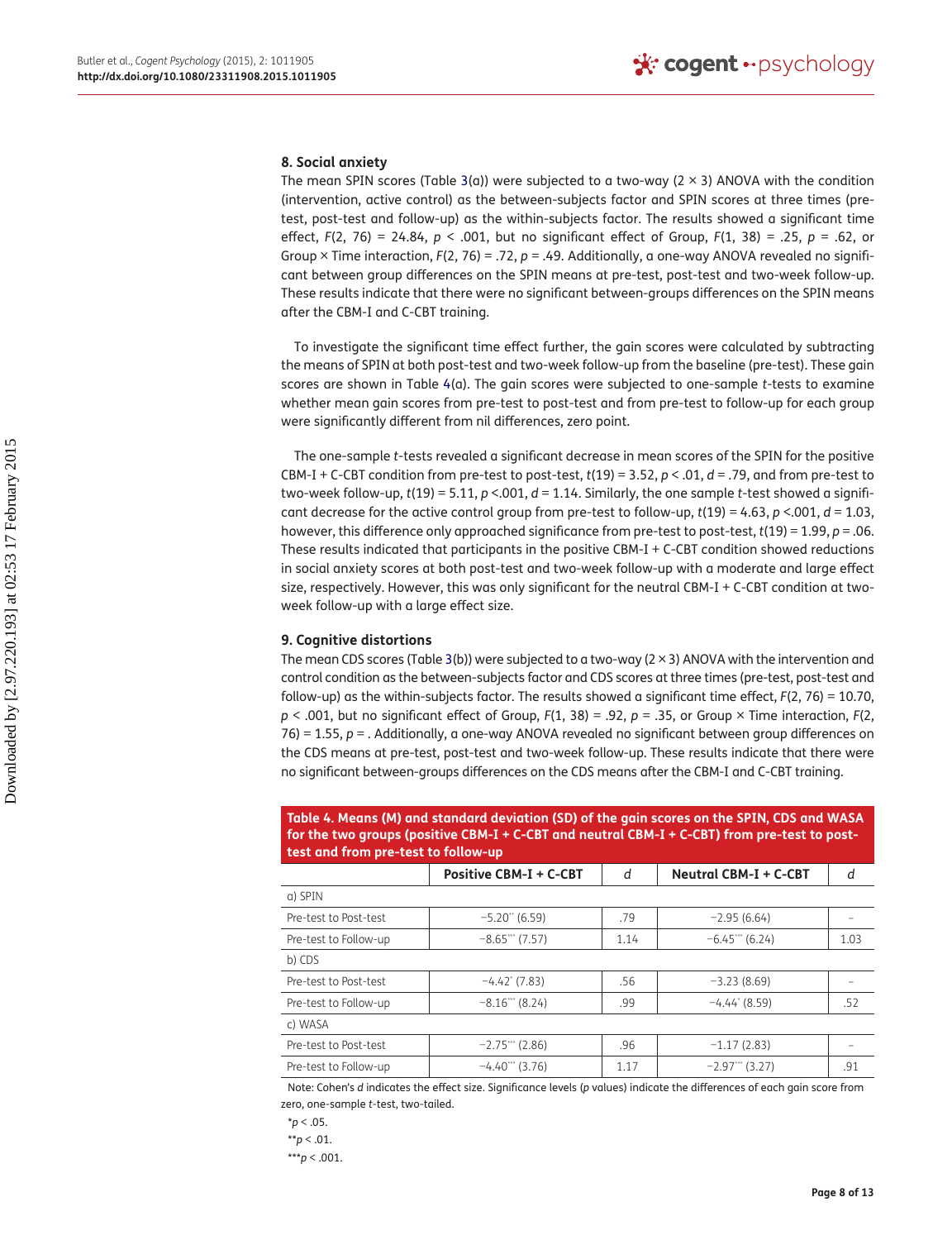To investigate the significant time effect further, the gain scores were calculated by subtracting the means of CDS at both post-test and two-week follow-up from the baseline (pre-test). These gains scores are shown in Table [4](#page-7-0)(b). The gain scores were subjected to one-sample *t*-tests to examine whether mean gain scores from pre-test to post-test and from pre-test to follow-up for each group were significantly different from nil differences, zero point.

The one-sample *t*-tests for the intervention group revealed a significant decrease in mean scores of the CDS from pre-test to post-test,  $t(19) = 2.52$ ,  $p = .05$ ,  $d = .56$ , and from pre-test to follow-up, *t*(19) = 4.43, *p* <.001, *d* = .99. Similarly, a one sample *t*-test showed a significant decrease for the active control group from pre-test to follow-up, *t*(19) = 2.06, *p* < .05, *d* = .52, however, no such difference was observed from pre-test to post-test,  $t(19) = 1.66$ ,  $p = .11$ . These results indicated that participants in the positive CBM-I + C-CBT condition showed reduction in cognitive distortions scores at both post-test and two-week follow-up with a moderate to larger effect size, respectively. Comparatively, this was only significant for the neutral CBM-I + C-CBT condition at the two-week follow-up with a moderate effect size.

## **10. Work and social adjustment**

The means of the WSAS (Table [3](#page-6-1)(c)) were subjected to a two-way ( $2 \times 3$ ) ANOVA with the intervention and control conditions as the between-subjects factor and the WSAS scores at three times (pretest, post-test and follow-up) as the within-subjects factor. The results showed a significant time effect, *F*(2, 76) = 35.31, *p* < .001. However, no significant effect of Group, *F*(1, 38) = .57, *p* = .46, or Group × Time interaction, *F*(2, 76) = 1.96, *p* = .15 was found. Additionally, a one-way ANOVA revealed no significant between group differences on the WSAS means at pre-test, post-test and two-week follow-up. These results indicate that there were no significant between-groups differences on the WSAS means after the CBM-I and C-CBT training.

To investigate the significant time effect further, the gain scores were calculated by subtracting the means of WSAS at both post-test and two-week follow-up from the baseline (pre-test). These gain scores are shown in Table [4](#page-7-0)(c). The gain scores were subjected to one-sample *t*-tests to examine whether mean gain scores from pre-test to post-test and from pre-test to follow-up for each group were significantly different from nil differences, zero point.

The one-sample *t*-tests for the intervention (positive CBM-I + C-CBT) condition revealed a significant decrease in mean scores of the WSAS from pre-test to post-test, *t*(19) = 4.30, *p* <.001, *d* = .96 and from pre-test to follow-up, *t*(19) = 5.23, *p* < .001, *d* = 1.17. It also demonstrated a significant decrease for the active control (neutral CBM-I + C-CBT) group from pre-test to follow-up, *t*(19) = 6.43, *p* < .001, *d* = .91, however, this difference only approached significance from pre-test to post-test, *t*(19) = 1.86, *p* = .08. These result indicated that participants in the positive CBM-I + C-CBT condition showed a significant improvement in work and social adjustment at both post-test and two-week follow-up with large effect sizes. This was only significant for the neutral CBM-I + C-CBT condition at the two-week follow-up with a large effect size.

#### **11. Participants' awareness and evaluations of CBM-I**

After the study was complete, 60 and 50% of participants in the intervention and control conditions, respectively, reported that the aim of the study was to reduce social anxiety. Majority of participants in both groups (90–100%) thought that the aim of C-CBT was to provide psychoeducation about social anxiety and reported the programme was beneficial. Fifty-five per cent of participants in the intervention condition mentioned that CBM-I aimed to train positive interpretations of social situations and the remaining 45% were unsure on what the CBM-I sessions were aiming to achieve. However, only 10% of participants in the neutral CBM-I condition reported positive resolutions of ambiguous scenarios and the remaining 90% were unaware of the purpose of CBM-I. Approximately 45% of the participants in the intervention group reported that CBM-I was beneficial, whereas 65% found it unhelpful and/or irrelevant. Only a quarter of participants in the control training reported CBM-I beneficial, whereas the majority (75%) found it to be unhelpful and/or irrelevant.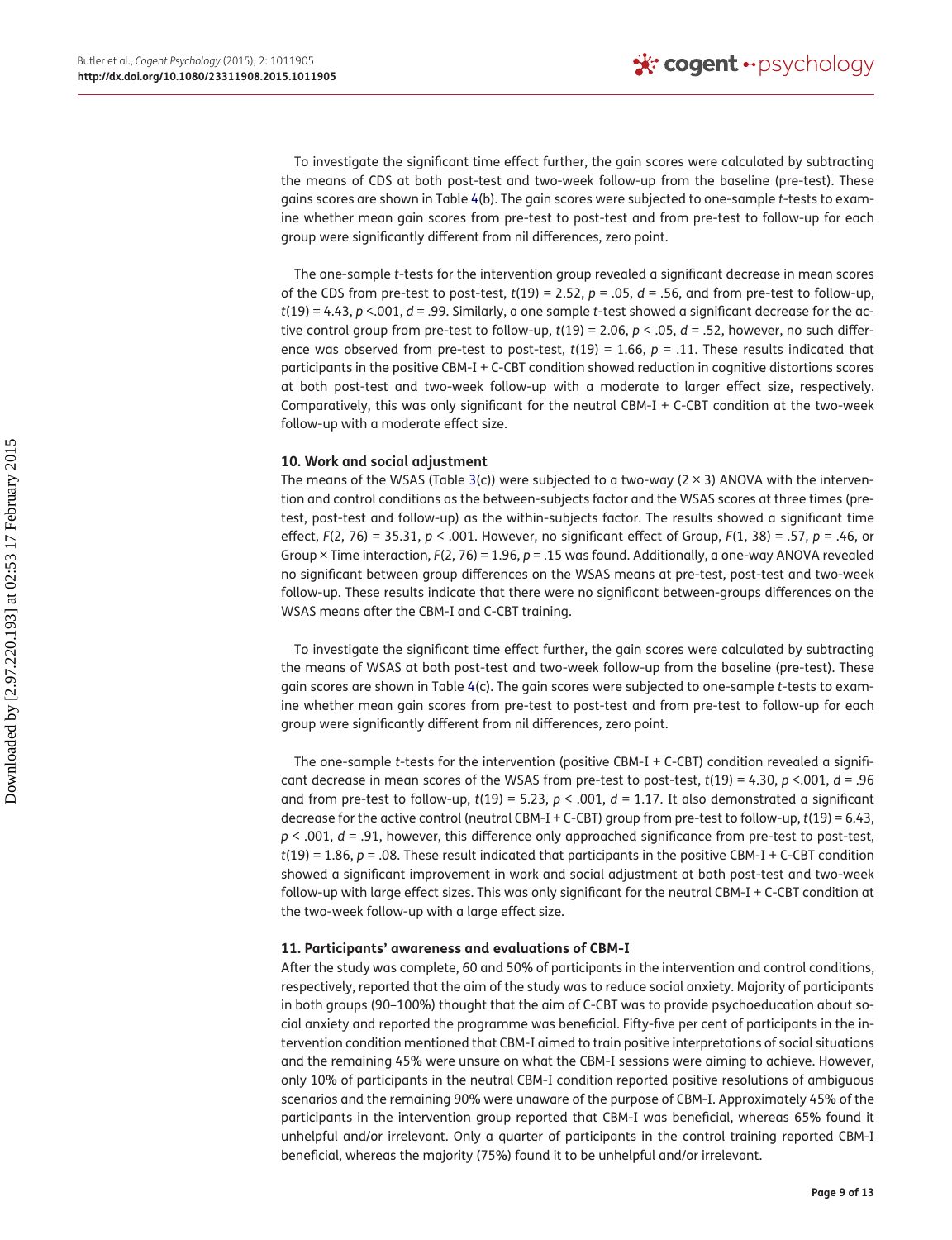#### **12. Discussion**

<span id="page-9-2"></span><span id="page-9-1"></span><span id="page-9-0"></span>Cognitive models of social anxiety propose that socially anxious individuals have cognitive vulnerability to social anxiety due to negative information processing biases (see Clark & McManus, [2002;](#page-11-27) Heinrichs & Hofmann, [2001;](#page-11-28) Hirsch & Clark, [2004](#page-11-29) for reviews). One can assume that reducing cognitive vulnerability through modifying negative interpretative biases can reduce social anxiety symptoms. Previous research findings indicate that, in fact, it is possible to modify negative interpretation biases and reduce social anxiety through CBM-I positive training and C-CBT (e.g. Beard & Amir, [2008;](#page-10-11) Bowler et al., [2012;](#page-11-14) Khalili-Torghabeh et al., [2014](#page-11-15); Mobini et al., [2014](#page-11-16)). Thus, the main aim of this study was to examine whether combining CBM-I positive training with C-CBT would produce enhanced positive effects on interpretative biases and social anxiety.

The results revealed that following the training sessions in both conditions socially anxious participants endorsed less negative interpretations of ambiguous social situations. However, the fact that participants in the positive CBM-I + C-CBT condition endorsed positive targets more than those in the neutral CBM-I + C-CBT condition suggests that providing positive CBM-I training considerably enhanced the positive effects on interpretative biases as compared to C-CBT alone. The finding that positive CBM-I facilitated positive interpretations of ambiguous scenarios is in line with previous research findings (e.g. Beard & Amir, [2008](#page-10-11); Khalili-Torghabeh et al., [2014;](#page-11-15) Mobini et al., [2014;](#page-11-16) Murphy et al., [2007\)](#page-11-17). Furthermore, the CBM-I induced positive changes in interpretative biases at two-week follow-up is in line with the results reported by previous studies suggesting these positive changes are sustainable beyond the training sessions at one-week (Mobini et al., [2014\)](#page-11-16) and seven-week follow-ups (Khalili-Torghabeh et al., [2014\)](#page-11-15).

Although majority (65%) of participants in the positive CBM-I + C-CBT condition expressed that they found CBM-I irrelevant and/or unhelpful, such opinions do not seem to prevent positive CBM-I changes. This is an interesting finding as it suggests that CBM-I can have positive effects even though participants may not necessarily find the programme helpful or relevant. This is consistent with the view that because CBM-I targets more habitual and automatic processing, participants may not have consciously realised the positive CBM-I effects (MacLeod & Mathews, [2012](#page-11-13)).

The results also showed that both the positive CBM-I + C-CBT training and neutral CBM-I + C-CBT training reduced social anxiety, however, larger effect sizes observed in the intervention group indicate that adding positive CBM-I to C-CBT enhanced the training effects on social anxiety (*d* = .79 and 1.14). The finding that both CBM-I and C-CBT reduced social anxiety is consistent with the previous findings (Beard & Amir, [2008](#page-10-11); Khalili-Torghabeh et al., [2014](#page-11-15); Mobini et al., [2014\)](#page-11-16). However, it should be noted that despite reductions in the social anxiety scores in both conditions after the training the SPIN means still remained above the clinical cut-off point (>19). This suggests that a longer period of training sessions is possibly needed to produce greater effects on social anxiety symptoms.

One of the innovative aspects of this research was to examine whether changes in negative interpretation biases would result in reductions in cognitive distortions and social and work adjustment. The fact that we did not observe any group by CDS or WSAS interaction effect indicates no significant between-group differences on these measures after training. This suggests that participants in both groups showed reduction in negative thinking (cognitive distortions) and improvements in work and social adjustment. However, the larger effect sizes observed in the positive CBM-I + C-CBT group implies that adding positive CBM-I to C-CBT enhanced the training effects on modifying cognitive distortions (*d* = .56 and .99) and improving work and social adjustment (*d* = .99 and 1.17) in socially anxious participants.

Given the findings of the present study, it is important for future CBM-I research to pursue new directions in light of some limitations. One of the methodological limitations of this study was that participants in the control condition received C-CBT as an active treatment. Therefore, the future research should include a control group with no interventions (e.g. a waiting-list or placebo control).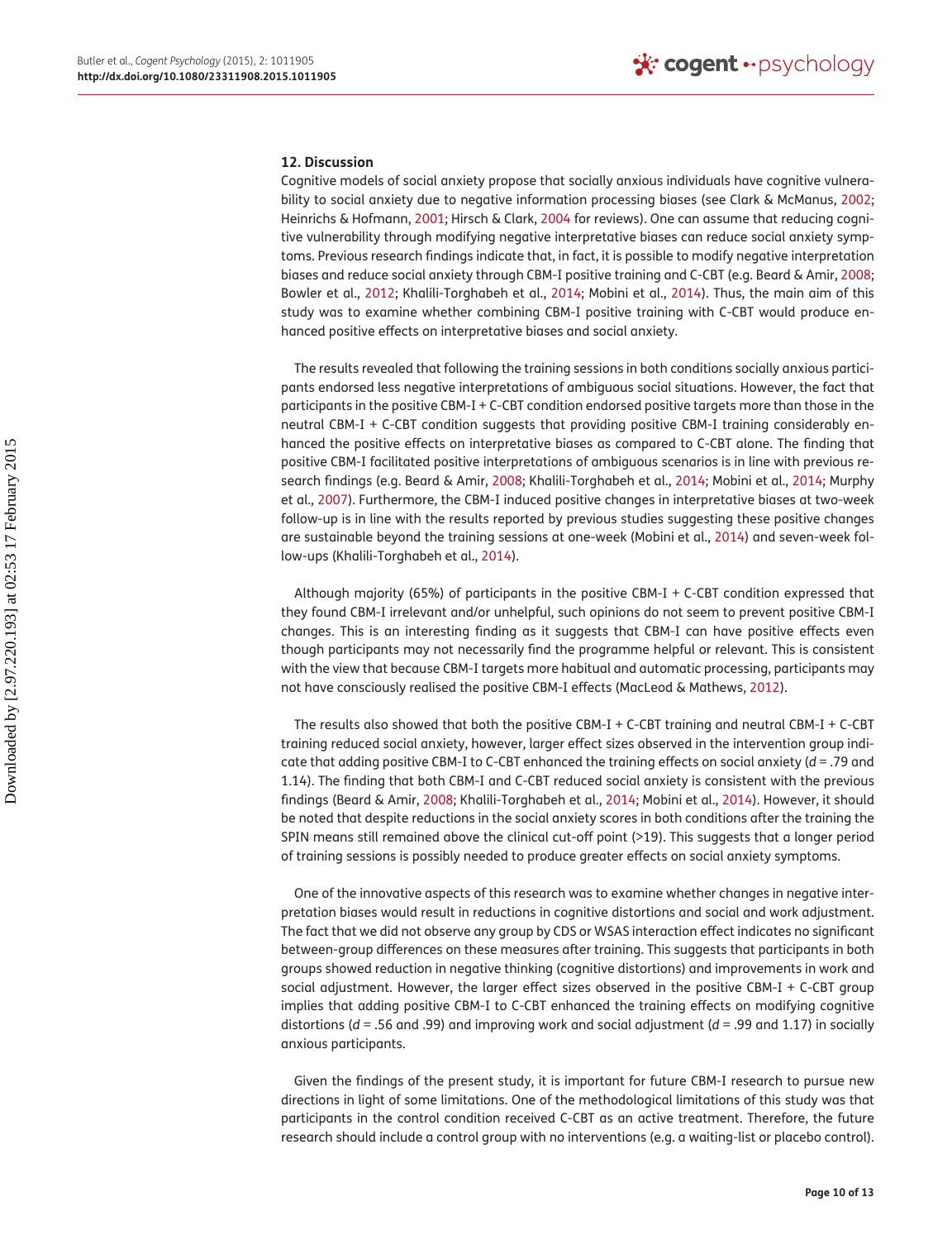Moreover, as this study used a non-clinical sample of socially anxious students as participants, the future research should replicate this study in clinical trials and investigate the clinical effectiveness of these interventions.

Despite aforementioned limitations, the present study is the first research to examine the effectiveness of an adjunctive computerised treatment using C-CBT and positive CBM-I training in social anxiety. Furthermore, this is the first study which examined the effects of CBM-I training on cognitive distortions and work and social adjustment in social anxiety. The present study also had the advantage of delivering CBM-I through a web-based online method. To our knowledge, there is only one other study which delivered CBM-I online (Salemink et al., [2014](#page-12-2)). Overall, the findings of present study imply that it is possible to combine two computer-based interventions which can be delivered via a web-based programme. This allows participants to access the programs from home and complete these psychological interventions on their own time.

#### **13. Conclusion**

In conclusion, the results provide evidence that a combined positive CBM-I + C-CBT programme reduced negative interpretations of ambiguous situations more than the neutral CBM-I + C-CBT condition. Moreover, it seems that adding positive CBM-I to C-CBT produced greater effect sizes indicating enhanced positive effects on social anxiety, cognitive distortions, and social and work adjustment as compared to the neutral CBM-I + C-CBT condition. However, a RCT over a longer period of time is needed to determine the clinical effectiveness of a combined positive CBM-I + C-CBT programme as a treatment for social anxiety.

#### **Acknowledgment**

Authors would like to express their special thanks to Mr Tony Kemp for his invaluable technical assistance with this research. Mr Kemp is a Technical Coordinator and Programmer at School of Psychology, University of Newcastle, Callaghan, NSW 2308, Australia.

#### **Funding**

The authors received no direct funding for this research.

#### **Competing Interests**

The authors declare no competing interests.

#### **Author details**

<span id="page-10-0"></span>Emma Butler[1](#page-0-1)

- E-mail: [Emma.Butler@uon.edu.au](mailto:Emma.Butler@uon.edu.au) Sirous Mobini<sup>[1,](#page-0-2)[2](#page-0-3)</sup>
- <span id="page-10-2"></span><span id="page-10-1"></span>E-mail: [s.mobini@ucl.ac.uk](mailto:s.mobini@ucl.ac.uk)
- <span id="page-10-3"></span>Ronald M. Rapee[3](#page-0-4)
- E-mail: [Ron.Rapee@mq.edu.au](mailto:Ron.Rapee@mq.edu.au)
- Bundy Mackintosh<sup>4</sup>
- E-mail: [bundy@essex.ac.uk](mailto:bundy@essex.ac.uk)
- Shirley A. Reynolds<sup>5</sup>
- E-mail: [s.a.reynolds@reading.ac.uk](mailto:s.a.reynolds@reading.ac.uk)
- <sup>1</sup> School of Psychology, University of Newcastle, Callaghan, New South Wales 2308, Australia.
- <sup>2</sup> Institute of Cognitive Neuroscience, University College London, London WC1 N 3AR, UK.
- <sup>3</sup> Centre for Emotional Health, Department of Psychology, Macquarie University, Sydney, New South Wales 2109, Australia.
- <sup>4</sup> Department of Psychology, University of Essex, Colchester CO4 3SQ, UK.
- <sup>5</sup> School of Psychology and Clinical Language Sciences, Charlie Waller Institute, University of Reading, Reading RG6 6AL, UK.

#### **Citation information**

Cite this article as: Enhanced effects of combined cognitive bias modification and computerised cognitive behaviour

therapy on social anxiety, Emma Butler, Sirous Mobini, Ronald M. Rapee, Bundy Mackintosh & Shirley A. Reynolds, *Cogent Psychology* (2015), 2: 1011905.

#### **References**

- <span id="page-10-8"></span>Amir, N., Beard, C., & Bower, E. [\(2005](#page-1-0)). Interpretation bias and social anxiety. *Cognitive Therapy and Research, 29*, 433– 443.<http://dx.doi.org/10.1007/s10608-005-2834-5>
- <span id="page-10-10"></span>Amir, N., & Taylor, C. T. ([2012\)](#page-1-1). Interpretation training in individuals with generalized social anxiety disorder: A randomized controlled trial. *Jou[rn](http://dx.doi.org/10.1037/a0026928)al of Consulting and Clinical Psychology, 80*, 497–511. <http://dx.doi.org/10.1037/a0026928>
- <span id="page-10-14"></span>Antony, M., & Swinson, R. [\(2008\)](#page-4-0). *Shyness and social anxiety workbook: Proven, step-by-step techniques for overcoming your fear* (2nd ed.). Oakland, CA: New Harbinger Publications.
- <span id="page-10-9"></span>Beard, C. [\(2011\)](#page-1-2). Cognitive bias modification for anxiety: Current evidence and future directions. *Expert Review of Neurotherapeutics, 11*, 299–311[.](http://dx.doi.org/10.1586/ern.10.194) <http://dx.doi.org/10.1586/ern.10.194>
- <span id="page-10-11"></span><span id="page-10-5"></span><span id="page-10-4"></span>Beard, C., & Amir, N. ([2008](#page-1-3)). A multi-session interpretation modification program: Changes in interpretation and social anxiety symptoms. *Behaviour Research and Therapy, 46*, 1135–1141[.](http://dx.doi.org/10.1016/j.brat.2008.05.012)

#### <http://dx.doi.org/10.1016/j.brat.2008.05.012>

- <span id="page-10-12"></span>Beard, C., Weisberg, R. B., & Amir, N. [\(2011\)](#page-1-4). Combined cognitive bias modification treatment for social anxiety disorder: A pilot trial. *Depression and Anxiety, 28*, 981– 988.<http://dx.doi.org/10.1002/da.v28.11>
- <span id="page-10-13"></span>Beck, A. T., & Clark, D. A. [\(1997](#page-1-5)). An information processing model of anxiety: Automatic and strategic processes. *Behaviour Research and Therapy, 35*, 49–58[.](http://dx.doi.org/10.1016/S0005-7967(96)00069-1) [http://dx.doi.org/10.1016/S0005-7967\(96\)00069-1](http://dx.doi.org/10.1016/S0005-7967(96)00069-1)
- <span id="page-10-6"></span>Beck, A. T., Emery, G., & Greenberg, R. L. ([1985\)](#page-1-6). *Anxiety disorders and phobia: A cognitive perspective*. New York, NY: Basic Books.
- <span id="page-10-7"></span>Berger, T., Hohl, E., & Caspar, F. [\(2009](#page-1-7)). Internet-based treatment for social phobia: A randomized controlled trial. *Journal of Clinical Psychology, 65*, 1021–1035[.](http://dx.doi.org/10.1002/jclp.v65:10) <http://dx.doi.org/10.1002/jclp.v65:10>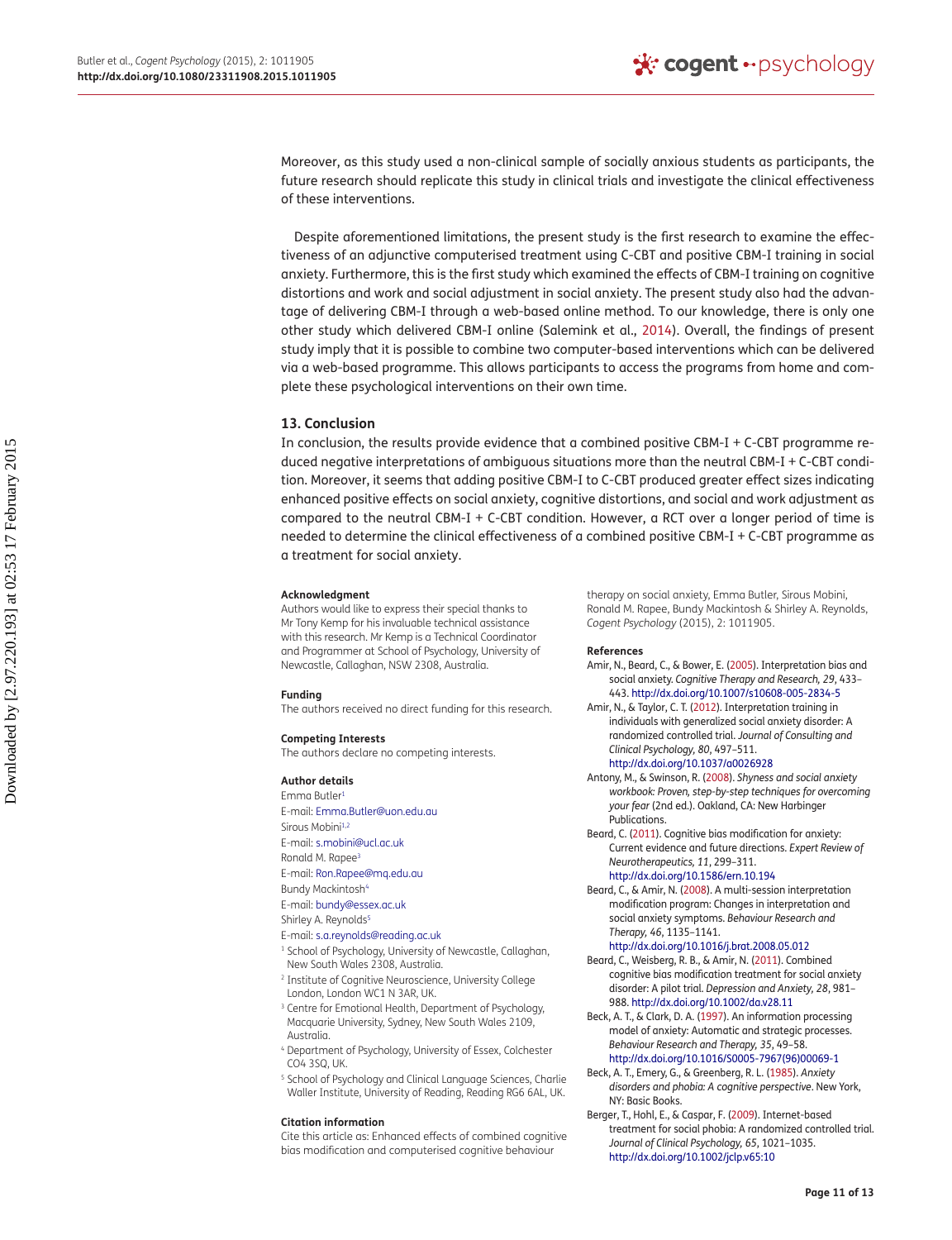- <span id="page-11-14"></span>Bowler, J. O., Mackintosh, B., Dunn, B. D., Mathews, A., Dalgleish, T., & Hoppitt, L. [\(2012](#page-1-8)). A comparison of cognitive bias modification for interpretation and computerized cognitive behavior therapy: Effects on anxiety, depression attentional control, and interpretive bias. *Journal of Consulting and Clinical Psychology, 80*, 1021–1033.<http://dx.doi.org/10.1037/a0029932>
- <span id="page-11-25"></span>Butler, G. [\(2008\)](#page-4-1). *Overcoming social anxiety and shyness: A selfhelp guide using cognitive behavioural techniques*. New York, NY: Basic Books.
- <span id="page-11-7"></span>Carlbring, P., Nordgren, L. B., Furmark, T., & Andersson, G. ([2009\)](#page-1-9). Long-term outcome of internet-delivered cognitive-behavioural therapy for social phobia: A 30-month fo[ll](http://dx.doi.org/10.1016/j.brat.2009.06.012)ow-up. *Behaviour Research and Therapy, 47*, 848–850.

#### <http://dx.doi.org/10.1016/j.brat.2009.06.012>

- <span id="page-11-27"></span>Clark, D. M., & McManus, F. [\(2002](#page-9-0)). Information processing in social phobia. *Biological Psychiatry, 51*, 92–100[.](http://dx.doi.org/10.1016/S0006-3223(01)01296-3) [http://dx.doi.org/10.1016/S0006-3223\(01\)01296-3](http://dx.doi.org/10.1016/S0006-3223(01)01296-3)
- <span id="page-11-2"></span>Clark, D. M., & Wells, A. [\(1995](#page-1-10)). A cognitive model of social phobia. In R. G. Heimberg, M. R. Liebowitz, D. A. Hope, & F. R. Schneier (Eds.), *Social phobia: Diagnosis, assessment, and treatment* (pp. 69–93). New York, NY: Guilford.
- <span id="page-11-18"></span>Connor, K. M., Davidson, J. R., Churchill, L. E., Sherwood, A., Foa, E., & Weisler, R. H. [\(2000](#page-2-1)). Psychometric properties of the social phobia inventory (SPIN). New self-rating scale. *British Journal of Psychiatry, 176*, 379–386.
- <span id="page-11-19"></span>Davidson, J. R. T., Miner, C. M., De Veaugh-Geiss, J., Tupler, L. A., Colket, J. T., & Potts, N. L. S. [\(1997](#page-2-2)). The brief social phobia scale: A psyc[h](http://dx.doi.org/10.1017/S0033291796004217)ometric evaluation. *Psychological Medicine, 27*, 161–166.
- <http://dx.doi.org/10.1017/S0033291796004217>
- <span id="page-11-5"></span>Fedoroff, I. C., & Taylor, S. ([2001\)](#page-1-11). Psychological and pharmacological treatments of social phobia: A metaanalysis. *Journal of Clinical Psychopharmacology, 21*, 311–324[.](http://dx.doi.org/10.1097/00004714-200106000-00011)
- <span id="page-11-1"></span><http://dx.doi.org/10.1097/00004714-200106000-00011> Fehm, L., Pelissolo, A., Furmark, T., & Wittchen, H. U. ([2005\)](#page-1-12).
- Size and burden of social phobia in Europ[e](http://dx.doi.org/10.1016/j.euroneuro.2005.04.002). *European Neuropsychopharmacology, 15*, 453–462. <http://dx.doi.org/10.1016/j.euroneuro.2005.04.002>
- <span id="page-11-6"></span>Gross, R., Olfson, M., Gameroff, M. J., Shea, S., Feder, A., Lantigua, R., … Weissman, M. M. [\(2005\)](#page-1-13). Social anxiety disorder in primary care. *General Hospital Psychiatry, 27*, 161–168[.](http://dx.doi.org/10.1016/j.genhosppsych.2005.01.006)
	- <http://dx.doi.org/10.1016/j.genhosppsych.2005.01.006>
- <span id="page-11-4"></span>Heimberg, R. G. [\(2002\)](#page-1-14). Cognitive-behavioral therapy for social anxiety disorder: Current status and future directions. *Biological Psychiatry, 51*, 101–108[.](http://dx.doi.org/10.1016/S0006-3223(01)01183-0) [http://dx.doi.org/10.1016/S0006-3223\(01\)01183-0](http://dx.doi.org/10.1016/S0006-3223(01)01183-0)
- <span id="page-11-28"></span>Heinrichs, N., & Hofmann, S. G. [\(2001\)](#page-9-1). Information processing in social phobia: A critical review. *Clinical Psychology Review, 21*, 751–770[.](http://dx.doi.org/10.1016/S0272-7358(00)00067-2)
- <span id="page-11-8"></span>[http://dx.doi.org/10.1016/S0272-7358\(00\)00067-2](http://dx.doi.org/10.1016/S0272-7358(00)00067-2) Hertel, P. H., Brozovich, F., Joormann, J., & Gotlib, I. H. [\(2008](#page-1-15)). Biases in interpretation and memory in generalized social ph[o](http://dx.doi.org/10.1037/0021-843X.117.2.278)bia. *Journal of Abnormal Psychology, 117*, 278–288.
	- <http://dx.doi.org/10.1037/0021-843X.117.2.278>
- <span id="page-11-29"></span>Hirsch, C. R., & Clark, D. M. [\(2004](#page-9-2)). Information-processing bia[s](http://dx.doi.org/10.1016/j.cpr.2004.07.005) in social phobia. *Clinical Psychology Review, 24*, 799–825. <http://dx.doi.org/10.1016/j.cpr.2004.07.005>
- <span id="page-11-9"></span>Huppert, J. D., Pasupuleti, R. V., Foa, E. B., & Mathews, A. [\(2007\)](#page-1-16). Interpretation biases in social anxiety: Response generation, response selection, and selfappraisals. *Behaviour Research and Therapy, 45*, 1505–1515[.](http://dx.doi.org/10.1016/j.brat.2007.01.006)
- <span id="page-11-26"></span><http://dx.doi.org/10.1016/j.brat.2007.01.006> Hofmann, G. S., & Otto, M. W. ([2008](#page-4-2)). *Cognitive behavioural therapy for social anxiety: Evidence-based and disorderspecific treatment techniques*. New York, NY: Routledge.
- <span id="page-11-24"></span>Holmes, E. A., Mathews, A., Dalgleish, T., & Mackintosh, B. [\(2006](#page-4-3)). Positive interpretation training: Effects of mental imagery versus verba[l](http://dx.doi.org/10.1016/j.beth.2006.02.002) training on positive mood. *Behavior Therapy, 37*, 237–247.
- <span id="page-11-0"></span><http://dx.doi.org/10.1016/j.beth.2006.02.002> Kessler, R. C., Berglund, P., Demler, O., Jin, R., & Merikangas,
- K. R. [\(2005\)](#page-1-17). Lifetime prevalence and age-of-onset distributions of DSM-IV disorders in the national comorbidity survey replication. *Archives of General Psychiatry, 62*, 593–602[.](http://dx.doi.org/10.1001/archpsyc.62.6.593)
	- <http://dx.doi.org/10.1001/archpsyc.62.6.593>
- <span id="page-11-15"></span>Khalili-Torghabeh, S., Salehi Fadardi, J., Mackintosh, B., Reynolds, S., & Mobini, S. [\(2014\)](#page-1-18). Effects of a multi-session cognitive bias modification program on interpretative biases and social anxiety symptoms in a sample of Iranian socially-anxious students. *Journal of Experimental Psychopathology, 5*, 514–527[. http://dx.doi.org/10.5127/jep](http://dx.doi.org/10.5127/jep)
- <span id="page-11-23"></span>Mackintosh, B., Mathews, A., Yiend, J., Ridgeway, V., & Cook, E. [\(2006](#page-3-0)). Induced biases in emotional interpretation influence stress vulnerability and endure [d](http://dx.doi.org/10.1016/j.beth.2006.03.001)espite changes in context. *Behavior Therapy, 37*, 209–222. <http://dx.doi.org/10.1016/j.beth.2006.03.001>
- <span id="page-11-13"></span>MacLeod, C., & Mathews, A. [\(2012\)](#page-1-19). Cognitive bias modification approaches to anxiety. *Annual Review of Clinical Psychology, 8*, 189–217[. http://dx.doi.org/10.1146/](http://dx.doi.org/10.1146/annurev-clinpsy-032511-143052) [annurev-clinpsy-032511-143052](http://dx.doi.org/10.1146/annurev-clinpsy-032511-143052)
- <span id="page-11-22"></span>Mataix-Cols, D., Cowley, A. J., Hankins, M., Schneider, A., Bachofen, M., Kenwright, M., … Marks, I. M. [\(2005](#page-3-1)). Reliability and validity of the work and social adjustment scale in phobic disorders. *Comprehensive Psychiatry, 46*, 223–228[.](http://dx.doi.org/10.1016/j.comppsych.2004.08.007)
	- <http://dx.doi.org/10.1016/j.comppsych.2004.08.007>
- <span id="page-11-12"></span>Mathews, A., & Mackintosh, B. [\(2000](#page-1-20)). Induced emotional interpretation bias and an[x](http://dx.doi.org/10.1037/0021-843X.109.4.602)iety. *Journal of Abnormal Psychology, 109*, 602–615.
	- <http://dx.doi.org/10.1037/0021-843X.109.4.602>
- <span id="page-11-10"></span>Mobini, S., & Grant, A. ([2007](#page-1-21)). Clinical implications of attention bias in anxiety disorders. *Psychotherapy: Theory, Research, Practice, Training, 44*, 450–462.
- <span id="page-11-16"></span>Mobini, S., Mackintosh B., Illingwirth, J., Gega, L., Langdon, P., & Hoppitt, L. [\(2014](#page-1-22)). Effects of implicit and explicit cognitive bias modification and computer-aided cognitivebehaviour therapy on cognitive biases and social anxiety. *Journal of Behavior Therapy & Experimental Psychiatry, 45*, 272–279. Retrieved from [http://dx.doi.org/10.1016/j.](http://dx.doi.org/10.1016/j.jbtep.2013.12.002) [jbtep.2013.12.002](http://dx.doi.org/10.1016/j.jbtep.2013.12.002)
- <span id="page-11-20"></span>Mobini, S., Pearce, M., Grant, A., Mills, J., & Yeomans, M. R. [\(2006](#page-3-2)). The relationship between cognitive distortions, impulsivity, and sensation seeking in a non-clinical population sample. *Personality and Individual Differences, 40*, 1153–1163[.](http://dx.doi.org/10.1016/j.paid.2005.11.006)
- <span id="page-11-11"></span><http://dx.doi.org/10.1016/j.paid.2005.11.006> Mobini, S., Reynolds, S., & Mackintosh, B. ([2013\)](#page-1-23). Clinical implications of cognitive bias modification for interpretative biases in social anxiety: An integrative literature review. *Cognitive Therapy and Research, 37*, 173–182[. http://dx.doi.org/10.1007/s10608-012-9445-8](http://dx.doi.org/10.1007/s10608-012-9445-8)
- <span id="page-11-21"></span>Mundt, J. C., Marks, I. M., Shear, M. K., & Greist, J. H. ([2002](#page-3-3)). The work and social adjustment scale: A simple measure of impairment in functio[ni](http://dx.doi.org/10.1192/bjp.180.5.461)ng. *The British Journal of Psychiatry, 180*, 461–464. <http://dx.doi.org/10.1192/bjp.180.5.461>
- <span id="page-11-17"></span>Murphy, R., Hirsch, C. R., Mathews, A., Smith, K., & Clark, D. M. [\(2007](#page-1-24)). Facilitating a benign interpretation bias in a high socially-anxious population. *Behaviour Research and Therapy, 45*, 1517–1529[.](http://dx.doi.org/10.1016/j.brat.2007.01.007)
- <span id="page-11-3"></span><http://dx.doi.org/10.1016/j.brat.2007.01.007> Rapee, R. M., & Heimberg, R. G. [\(1997\)](#page-1-25). A cognitive-behavioral model of anxiety in s[oc](http://dx.doi.org/10.1016/S0005-7967(97)00022-3)ial phobia. *Behaviour Research and Therapy, 35*, 741–756. [http://dx.doi.org/10.1016/S0005-7967\(97\)00022-3](http://dx.doi.org/10.1016/S0005-7967(97)00022-3)

Downloaded by [2.97.220.193] at 02:53 17 February 2015

Downloaded by [2.97.220.193] at 02:53 17 February 2015